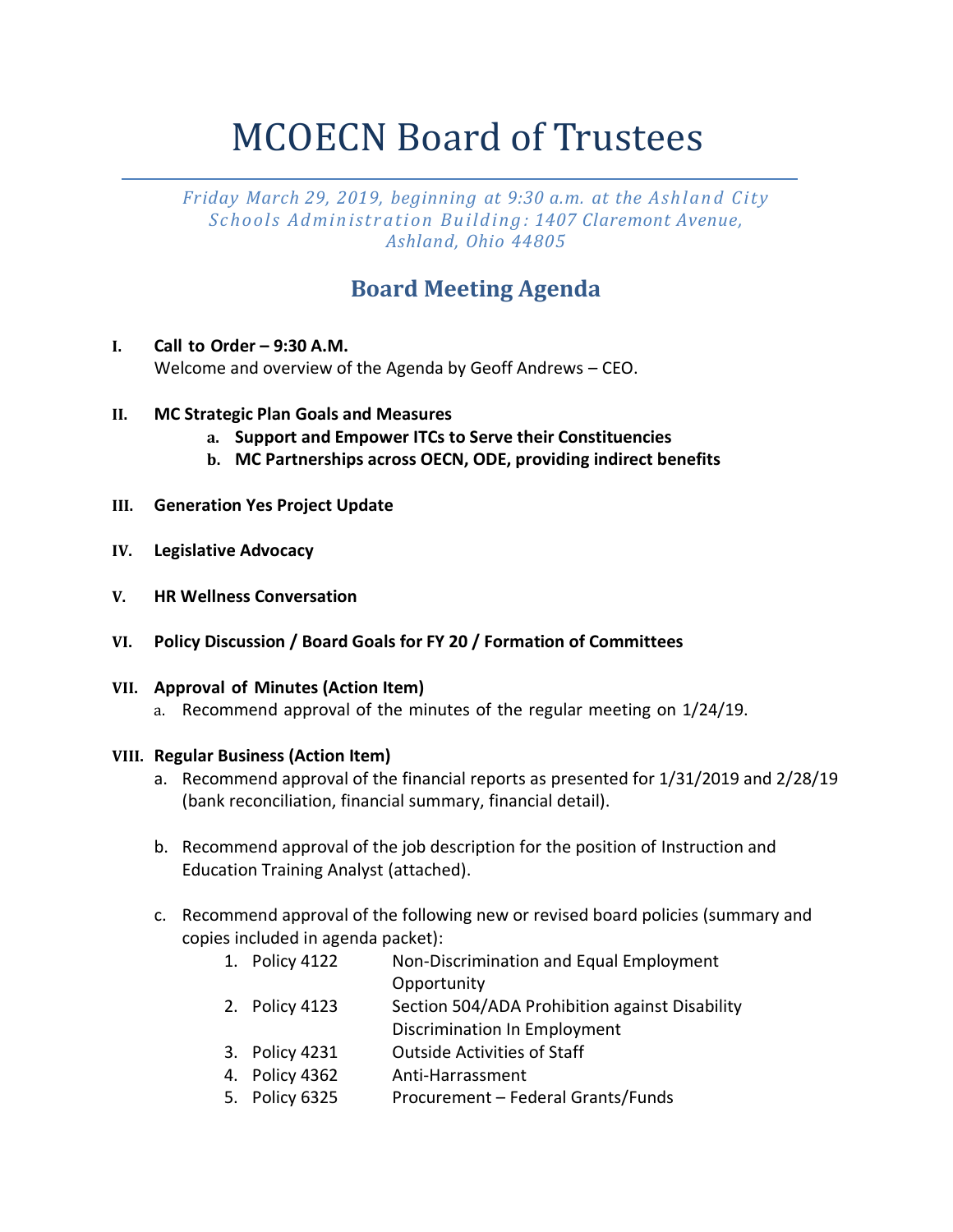- 6. Policy 6423 Use of Credit Cards
- 7. Policy 6835 Audit Commitee
- d. Recommend approval of the following employment actions:
	- a. Resignation of Jean Banks, INFOhio Technical Services Support Team Specialist, effective 6/30/2019.
	- b. Approval of Amy Caliendo, Part-Time Executive Administrative Assistant, March 26, 2018 through June 30, 2020, \$25 per hour (Paid from the General Fund).
- e. Recommend approval of the Fiscal Year 2020 General Fund Budget, to be recommended to Membership:

| <b>Estimated Beginning Balance:</b>  | \$4,900,000             |
|--------------------------------------|-------------------------|
| <b>Revenue Estimates:</b>            |                         |
| Interest Income                      | \$<br>122,500           |
| Membership                           | \$<br>229,500           |
| <b>MCOECN Services</b>               | \$1,025,000             |
| Product/Services Resale - ISP        | \$1,375,000             |
| Product/Services Resale - Other      | \$.<br>680,000          |
| Grant/Program Management             | \$<br>637,000           |
| <b>Direct Commission Revenue</b>     | \$<br>80,000            |
| <b>Other Revenue</b>                 | $\frac{1}{2}$<br>25,000 |
| Total Projected Revenue:             | \$4,174,000             |
| <b>Expense Estimates:</b>            |                         |
| <b>Salaries</b>                      | \$1,058,681             |
| <b>Fringe Benefits</b>               | \$317,306               |
| <b>Purchased/Contracted Services</b> | \$.<br>900,000          |
| <b>Supplies</b>                      | Ś.<br>140,000           |
| Purchased for Resale - ISP           | \$1,075,000             |
| Purchased for Resale - Other         | \$.<br>612,000          |
| Equipment - General                  | \$<br>50,000            |
| Equipment - Data Center Operation    | \$.<br>175,000          |
| Other                                | \$.<br>45,000           |
| <b>Total Projected Expenses:</b>     | \$4,372,987             |
| Revenue Over/(Under) Expenses:       | \$ (198, 987)           |
| <b>Estimated Ending Balance:</b>     | \$4,701,013             |

f. Recommend approval the Fiscal Year 2020 Membership Fee of \$12,750 for full members and \$6,500 for associate members, to be recommended to Membership.